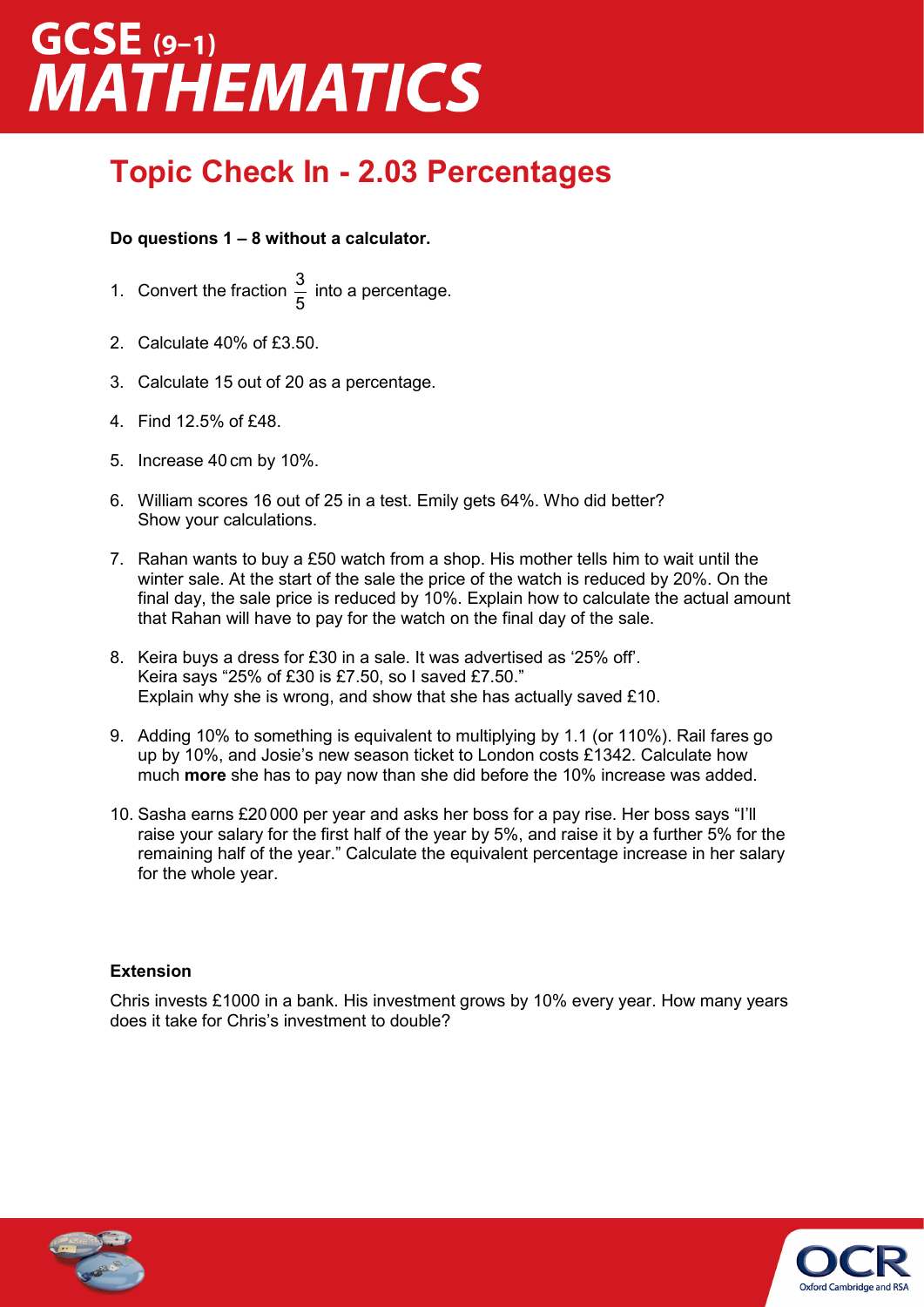## GCSE (9-1)<br>MATHEMATICS

### **Answers**

- 1. 60%
- 2. £1.40
- 3. 75%
- 4. £6.00
- 5. 44 cm
- 6.  $16 \div 25 \times 100 = 64$  oe, so they both got 64% and did equally well.
- 7. Calculation:  $50 \times (80 \div 100) \times (90 \div 100) = £36$  oe
- 8. It loses 25% of its original price, not its sale price. £30 is equivalent to 75%, so original price is £40 and therefore she has saved £10.
- 9.  $1342 \div 1.1 = 1220$  so the original season ticket cost is £1220, and the increase is £122.
- 10. 5% of 10 000 = 500 so she earns £10 500 in the first half of the year. 5% of 10 500 = 525 so she earns £11 025 in the second half of the year.  $(21 525 - 20 000) \div 20 000 \times 100 = 7.625\%$  increase for the whole year.

### **Extension**

1000  $\times$  1.1<sup>n</sup> = 2000, so 1.1<sup>n</sup> = 2. Using a calculator,  $1.1^7$  = 1.948...,  $1.1^8$  = 2.143..., so the investment doubles after 8 years.



We'd like to know your view on the resources we produce. By clicking on the 'Like' or 'Dislike' button you can help us to ensure that our resources work for you. When the email template pops up please add additional comments if you wish and then just click 'Send'. Thank you.

If you do not currently offer this OCR qualification but would like to do so, please complete the Expression of Interest Form which can be found here: www.ocr.org.uk/expression-of-interest

#### **OCR Resources**: *the small print*

OCR's resources are provided to support the teaching of OCR specifications, but in no way constitute an endorsed teaching method that is required by the Board, and the decision to use them lies with the individual teacher. Whilst every effort is made to ensure the accuracy of the content, OCR cannot be held responsible for any errors or omissions within these resources. We update our resources on a regular basis, so please check the OCR website to ensure you have the most up to date version.

© OCR 2015 - This resource may be freely copied and distributed, as long as the OCR logo and this message remain intact and OCR is acknowledged as the originator of this work.

OCR acknowledges the use of the following content: Maths and English icons: Air0ne/Shutterstock.com. Thumbs up and down icons: alexwhite/Shutterstock.com

Please get in touch if you want to discuss the accessibility of resources we offer to support delivery of our qualifications: [resources.feedback@ocr.org.uk](mailto:resources.feedback@ocr.org.uk)